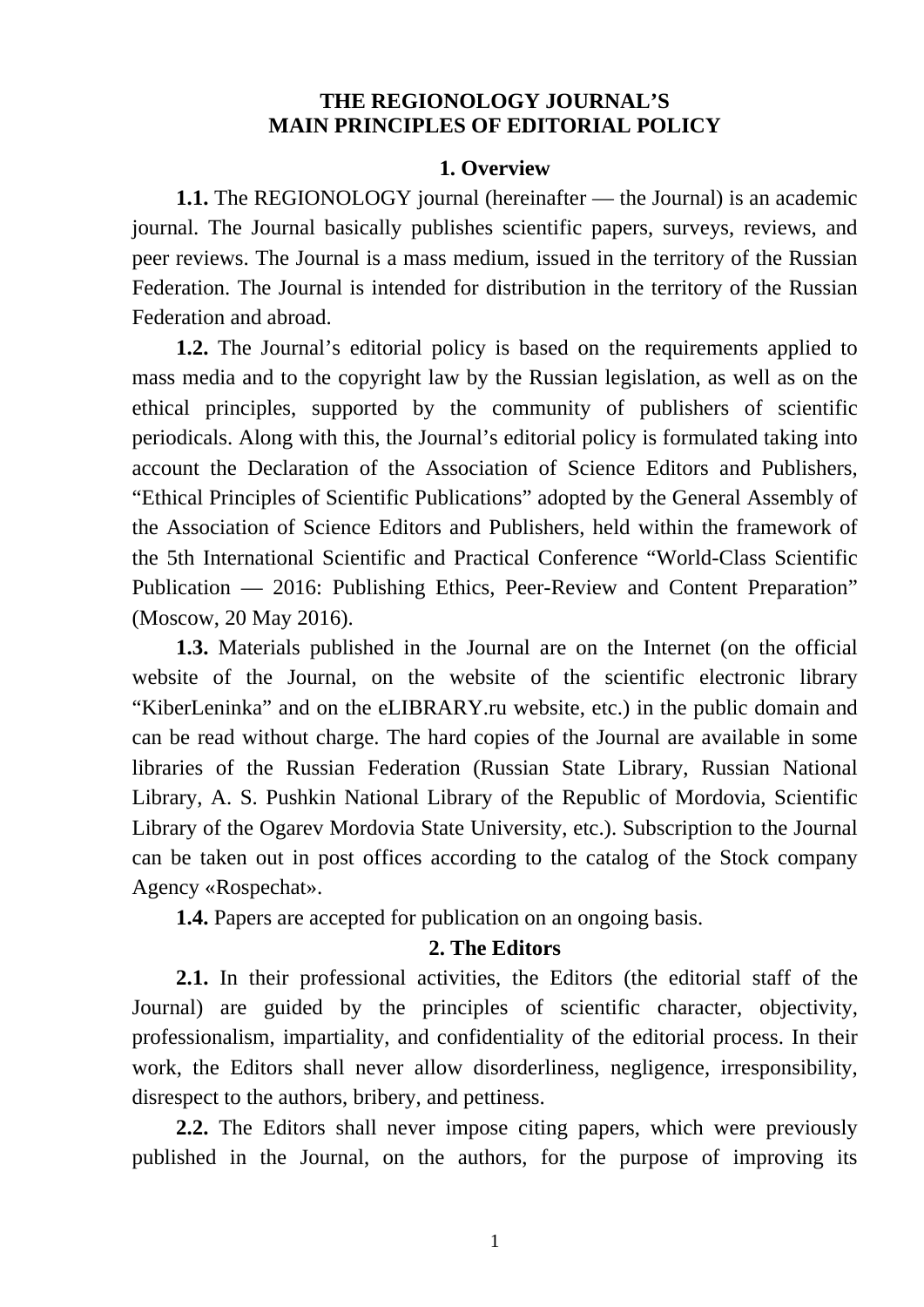scientometric indicators, as well as shall not provide other journals or specific authors with such "help".

**2.3.** The Editors shall never conducts electronic mailing (nor in an envelope) newsletter with offers to be publish a paper in the Journal.

**2.4.** The Editors shall never impose subscription to the Journal.

**2.5.** The Editors shall not provide any pay or agency services.

**2.6.** The Editors (along with the authors, the publisher, the founder, the Editorial Board members, and the reviewers) shall comply with ethical obligations in respect of the materials published and dissemination of results of scientific research.

**2.7.** The Editors shall immediately respond to a request of a citizen (or their legal representatives) or an institution to refute information untrue and defamatory for their honor and dignity published in the Journal. The Editors shall withdraw unfair publications from the scientific space and prevent the Journal from publishing papers containing pseudoscientific facts, plagiarism, compilation or falsification of data. The Editors shall not publish pseudo-scientific, knowingly inaccurate or falsified information in the Journal.

**2.8.** The Editors shall not allow publishing materials of correspondence scientific conferences.

**2.9.** Publication of papers in the Journal with the aim of committing criminally punishable acts shall not be allowed. The Editors shall not allow publication of papers containing any information related to:

— disclosure of information constituting state or other secret protected by the law;

— call for terrorist and extremist activities, illegal change of the constitutional order and the integrity of the state;

— fomentation national, class, social, religious intolerance and hatred and other prohibited by the legislation of the Russian Federation acts;

— propaganda of war, genocide, fascism, cult of violence and cruelty, pedophilia, pornography, alcoholism, drug abuse, sectarian ideology and other negative and socially dangerous phenomena;

— belittling someone's honor and dignity.

The Editors shall also not allow publication of papers containing obscene language and information harmful to the health and development of children.

**2.10.** Manuscripts submitted simultaneously to other journals and papers, which in most part have already been published elsewhere as an article or part of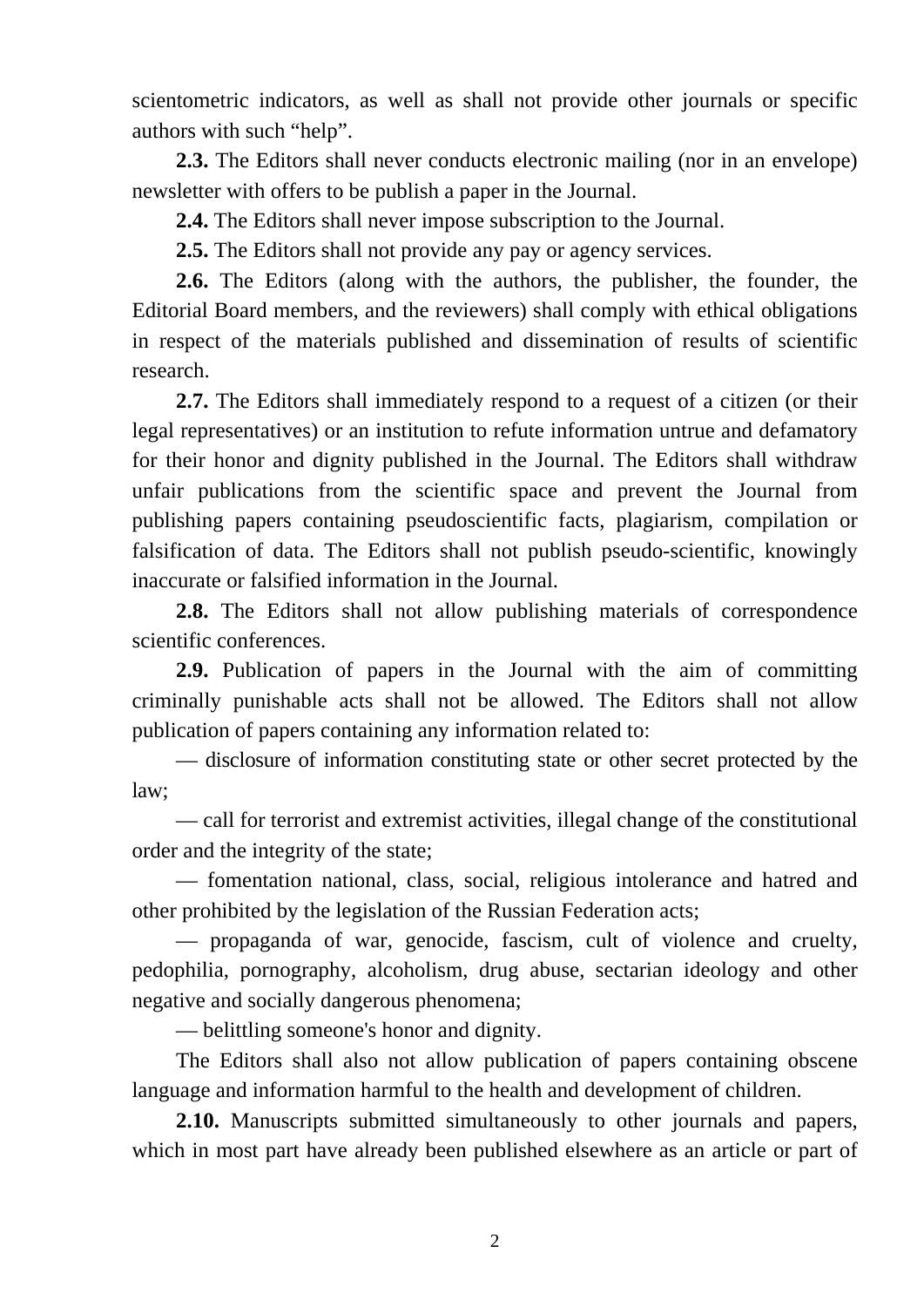another work, shall not be considered. Otherwise, the Editors will have to retract (revoke) such publications.

**2.11.** The Editors shall be open for cooperation with professional scientific associations and industry-specific communities to ensure high quality work of scientists.

## **3. Authors**

**3.1.** The Editors' interaction with the authors shall be based on the principles of fairness, courtesy, objectivity, honesty, and transparency.

**3.2.** Any author may publish a paper in the Journal.

**3.3.** The Editors expect that the authors submitting their papers for publication in the Journal adhere to the following principles:

— a thorough and conscientious approach to writing the paper (the paper must be genuine, with no plagiarism, no compilation fragments, no deliberately falsified data);

— accuracy of the information about the author (name, place of study or work, degree, etc.);

— credibility of the research and the results of scientific work, the weight of academic findings and objective discussion of the significance of the research (the results of the research shall be presented clearly, honestly, without fabrication, falsification, tampering or improper manipulation of data; the research methods shall be described clearly and unambiguously, their findings shall be corroborated);

— recognition of contribution of other persons, mandatory bibliographic references to the works used;

— presentation of information from confidential sources only with their permission;

— guarantee that the research described in the paper was conducted in accordance with ethical and legal standards;

— guarantee (if the paper has been written by several persons) that all of the authors, relevant to the submitted paper, know about its existence and agree to its publication in the Journal. Authorship of the scientific publications should accurately reflect the personal contribution of each co-author to the research;

— guarantee that the submitted paper was not intended for simultaneous publication in other journals;

— responsibility to indicate the sources of financial support for the project, the results of which are described in the paper. The Editors ask the authors to disclose relationships with industrial and financial institutions that could lead to a conflict of interests. The authors should indicate all the sources of funding in the paper;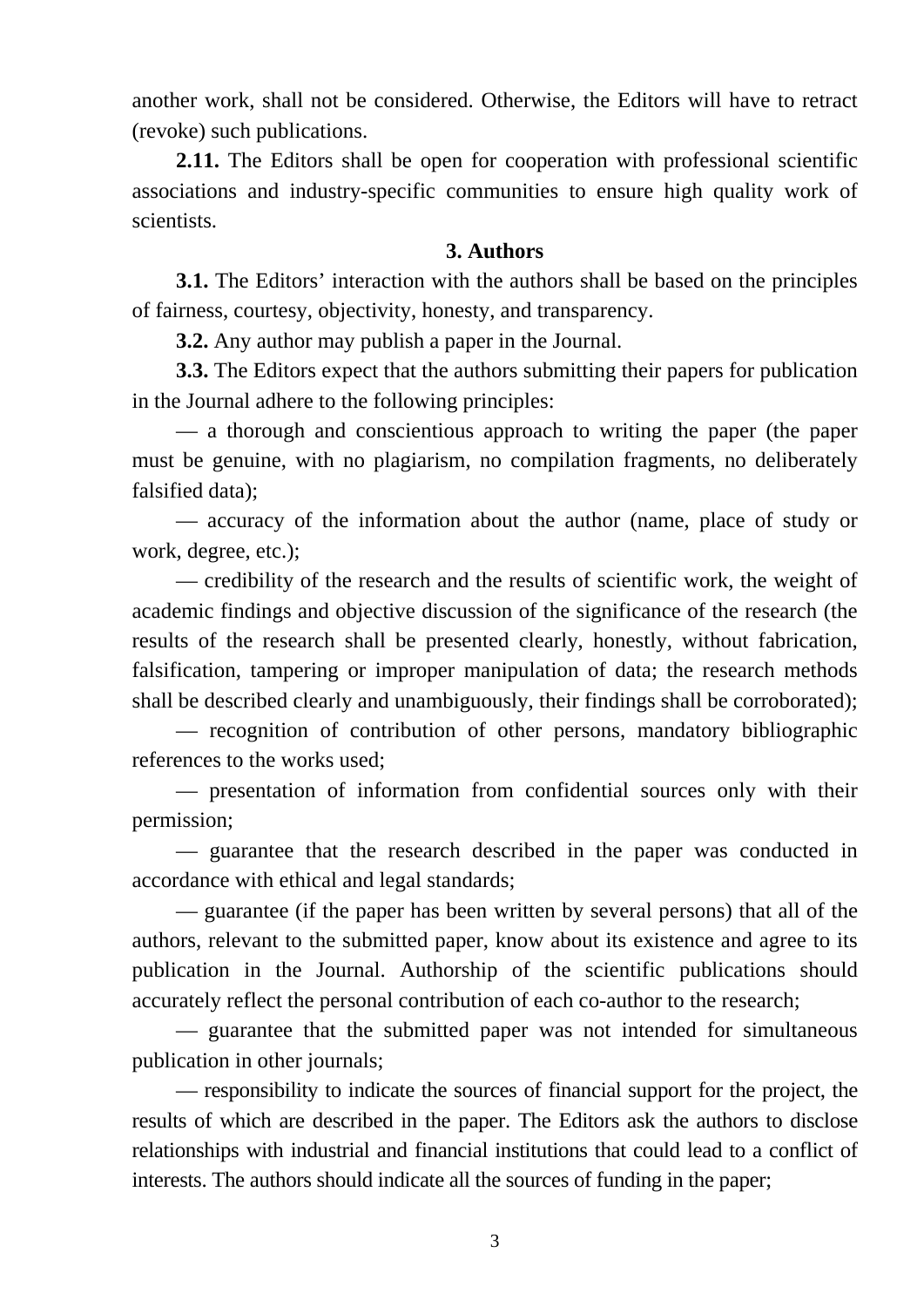— immediate report of finding major errors in the paper by the author (or the authors) and interaction with the Editors to speed up their correction;

— timely correction of defects and blunders identified by the reviewer or by the Editors.

**3.4.** The right of authorship belongs to the authors of the papers. Specifying persons who have made no intellectual contribution to the research as the authors shall infringe copyright and publication ethics.

**3.5.** Papers must use only genuine scientific data. In case of citing other researchers, appropriate references must be made. Papers with instances of compilation or plagiarism shall not be published.

**3.6.** Any reprint of the materials published in the Journal made for the informational, scientific, educational or cultural purposes is permitted only with a proper reference to the original paper published in the Journal with obligatory indication of the names of the authors. Free reproduction of materials of the Journal is allowed in accordance with Articles 1273 and 1274 of the Civil Code of the Russian Federation. Other types of use are possible only after concluding appropriate written agreements with the right holder.

**3.7.** The Editors shall never disclose information about the paper to anyone except the authors, the members of the Editorial Board and the reviewers, invited by the Editors to work on the paper.

**3.8.** At the final stage of publication, papers are submitted to the authors for approval.

## **4. Reviewing**

**4.1.** All papers submitted to the Editors shall be peer-reviewed.

**4.2.** Considering reviewing an important link in ensuring the exchange of scientific information, the Editors require that the reviewers adhere to the principles of confidentiality, objectivity, impartiality, clarity and argumentation of expression, respect for the principle of acknowledgement of the primary sources. Reviewers shall express their views clearly, giving relevant arguments. Information or ideas obtained during the review shall be treated as confidential and not be used for personal purposes. A review is a necessary as the main document of the expert examination conducted by the Editors to determine compliance of the material with the thematic focus of the Journal.

**4.3.** The Editors shall not accept negligent reviews written carelessly and merely for form's sake as well as anonymous reviews.